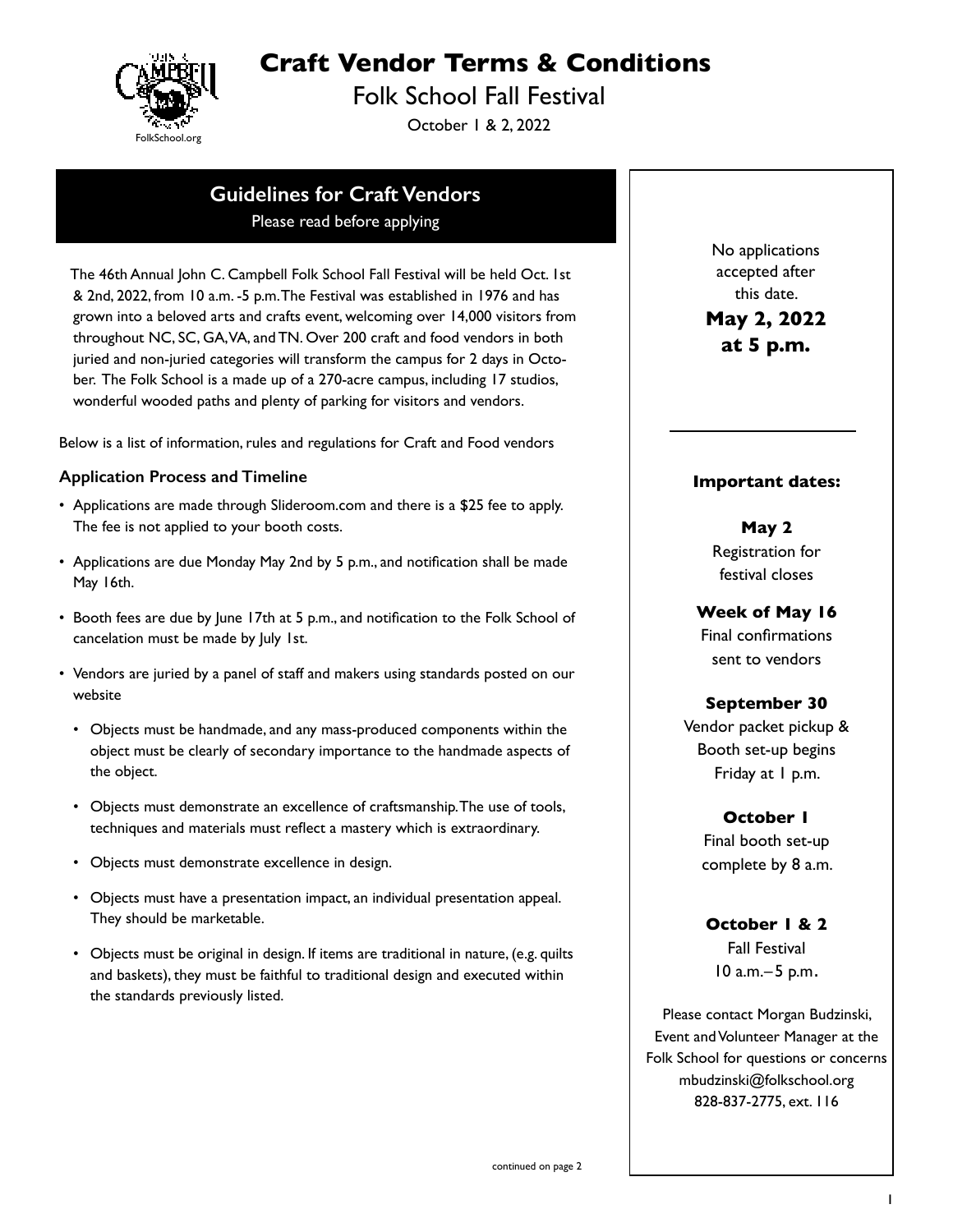### **Guidelines for Craft Vendors, cont.**

### **Booth Fees and Locations**

- Click [here](https://folkschool.org/documents/2022_FF_Map.pdf) for a map of the Folk School Campus.
- Festival Barn: \$300- Large Open-air barn, Juried.
- Studio Row and Studio Row Annex: \$250 Winding row of outdoor vendor spaces through part of the studios on campus, extending to the circle drive in front of the Keith House, Juried.
- Marketplace- Non-juried area: \$225- Winding row of outdoor vendor spaces from Bidstrup to Davidson Hall, and around to the Craft Shop.
- Electric for craft vendors: \$50- Electricity is not available in all areas and may not exceed 20 amps. If you pay for electric, and we are unable to provide it, we will refund the fee.
- Food Vendors: \$250. Electricity: \$50. Handwashing station: \$60

### **Booth Spaces:**

- Booth spaces are approximately 10x10 but can vary depending on the landscape.
- The Festival cannot guarantee any particular space assignments for returning or new vendors.
- Double booths are available on a limited basis but must be indicated in the application.
- The Folk School reserves the right to limit individual craft categories to ensure quality and diversity for the festival.
- Booth sharing is permitted but no more than 2 vendors may share a booth, and there is a limit to 2 craft categories per booth.

### **Cancelations and Rain Date Policy**

- There is no rain date for the Festival and it is considered a rain or shine event.
- Accepted vendors must cancel by July 1st to receive a full refund.
- Cancelations made by August 1st will be refunded 50% of booth fee.
- Cancelations made after August 1st will not receive a booth fee refund.
- No Shows/No Calls will not receive a refund and will not be invited back for future festivals.

# **Registration for Festival closes May 2, 2022 at 5 p.m.**

No applications accepted after this date.

# **Fees for Folk School Fall Festival Craft Vendors:**

Festival Barn Juried: \$300 Studio Row and Studio Row Annex: \$250 Marketplace non juried area: \$225 Electricity: \$50

### **Cancellation Policy**

There is no rain date for the Festival and it is considered a rain or shine event. Accepted vendors must cancel by July 1st to receive a full refund.

Cancelations made by August 1st will be refunded 50% of booth fee.

Cancelations made after August 1st will not receive a booth fee refund.

No Shows/No Calls will not receive a refund and will not be invited back for future festivals.